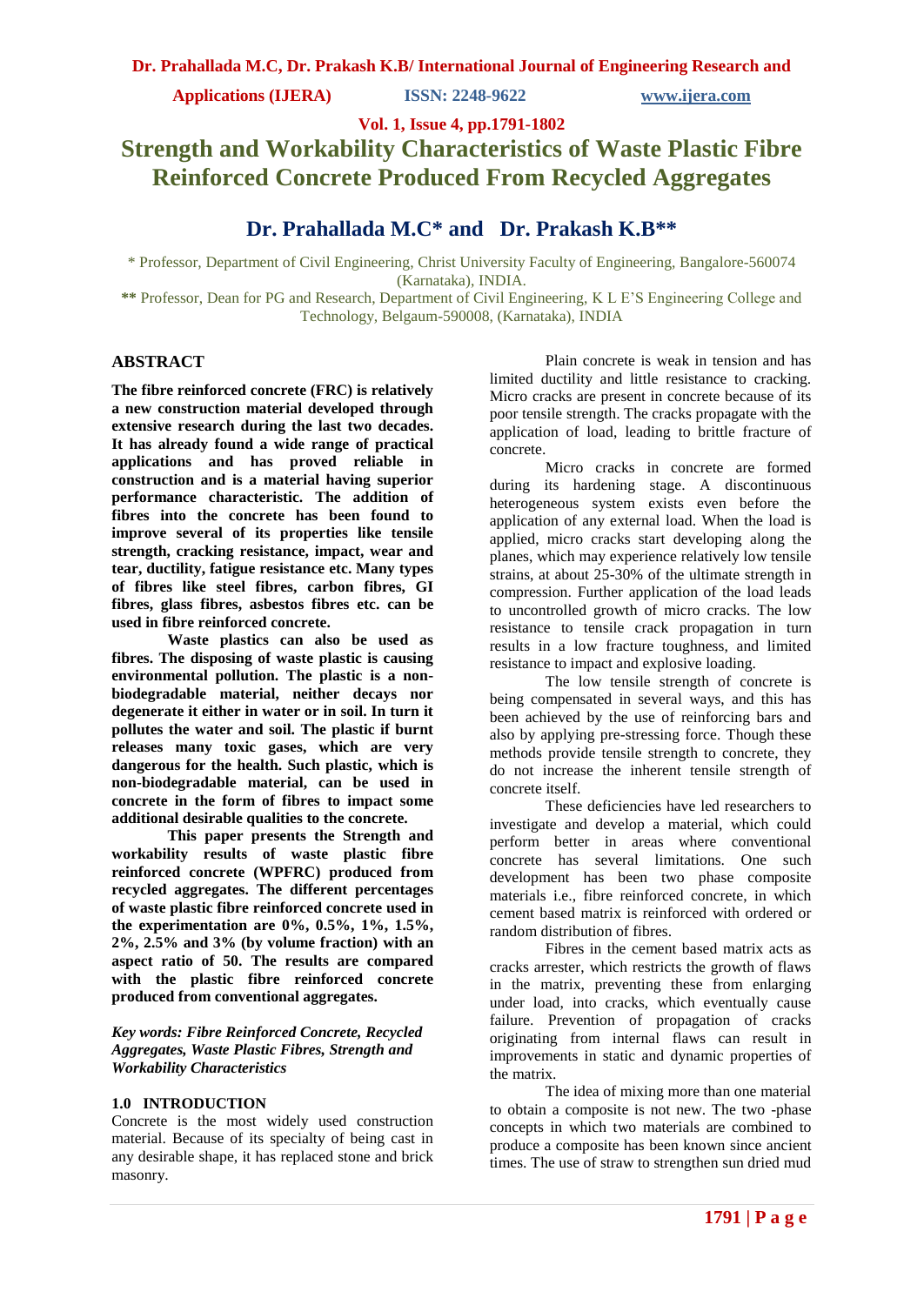**Applications (IJERA) ISSN: 2248-9622 www.ijera.com**

#### **Vol. 1, Issue 4, pp.1791-1802**

bricks and stabilize their dimensional stability predates the use of Portland cement.

Mortar and concrete are themselves essentially two-phase composite systems in which relatively stiff aggregate particles are embedded in a soft brittle matrix imparting stiffness and stability to the composite. The behavior of mortar and concrete indicates the role of fibre reinforcement of the cement matrix.

The idea that concrete can be strengthened by the inclusion of fibres was first put forward by Porter in 1910, but little progress was made in the development of this material until 1963 when Romualdi and Batson published their classic paper on the subject. Since then there has been a wave of interest in fibre reinforced concrete and several kind of fibres such as steel, fibrillated polypropylene, nylon, asbestos, coir, jute sisal, kenaf, glass, carbon have been tried.

Even though plastic is making wonders in all the fields, it is endangering the environment. It is causing environmental pollution in different ways. The waste plastic is a health hazard, nonbiodegradable/non-perishable material; it neither decays nor degenerates either in soil or in water. It cannot be burnt since it releases many toxic gases causing air pollution. When the waste plastic did not find any place in America and Europe they dumped million tones of waste plastics in Atlantic and pacific Oceans, resulting the death of many aquatic lives.

Thus, plastic is causing a tremendous environmental pollution. Many researchers are trying to use this plastic in a safe manner.

#### **2.0 EXPERIMENTAL WORK 2.1 Materials used**

Cement: Ordinary Portland Cement-43 grade was used having a specific gravity of 3.15 and it satisfies the requirements of IS: 8112-1989 specifications.

Fine aggregates: Locally available sand collected from the bed of river Bhadra was used as fine aggregate. The sand used was having fineness modulus 2.96 and conformed to grading zone-III as per IS: 383-1970 specification.

Coarse aggregates: The crushed stone aggregate were collected from the local quarry. The coarse aggregates used in the experimentation were 10mm and down size aggregate and tested as per IS: 383- 1970 and 2386-1963 (I, II and III) specifications. The aggregates used were having fineness modulus 1.9.

Recycled aggregates: Recycled aggregates were collected from demolished concrete slabs, beams and columns. The aggregates used in the experimentation were 10mm and down size aggregates and tested as per IS: 383 -1970 and 2386 (I, II and III) specifications and having fineness modulus of 1.75. Physical properties of tested recycled coarse aggregate are given in Table2.1 and 2.2 respectively

Fibres: The waste plastic fibres were obtained by cutting waste plastic pots, buckets, cans, drums and utensils. The waste plastic fibres obtained were all recycled plastics. The fibres were cut from steel wire cutter and it is labour oriented. The thickness of waste plastic fibres was 1mm and its breadth was kept 5mm and these fibres were straight. The different volume fraction of fibres and suitable aspect ratio were selected and used in this investigation

Water: Ordinary potable water free from organic content, turbidity and salts was used for mixing and for curing throughout the investigation.

Super plasticizer: To impart the additional desired properties, a super plasticizer (Conplast SP-430) was used. The dosage of super plasticizer adopted in the investigation was 1% (by weight of cement

#### **2.2 Experimental procedure**

Concrete was prepared by using design mix proportion of 1:  $1.374: 2.42$  with a W/C ratio of 0.46, which correspond to M30 grade of concrete. The different percentages of waste plastic fibre like 0%, 0.5%, 1%, 1.5%, 2%, 2.5% and 3% (by volume fraction) were adopted in the programme. Waste plastic fibres having an aspect ratio 50 (thickness = 1mm, length = 30mm and breadth = 5mm) were added in the dry mix. All the specimens were cast and tested after 28 days of curing as per IS specifications. The results are compared with the WPFRC produced from conventional aggregates. The compressive strength specimens were of dimension 150\*150\*150 mm. The tensile strength specimens were of dimensions 150 mm and length 300mm. indirect tension test (Brazilian test) was conducted on these specimens. Flexural strength specimens were of dimensions 100\*100\*500mm.Two point loading was adopted during the testing of flexural specimens on a span of 400 mm. The impact strength test specimens were of dimensions 250\*250\*30 mm. A steel ball weighing 1.112 kg was dropped from a height of one meter on the impact specimens which were kept on the floor. The care was taken to see that the ball was dropped at the center point of specimen every time. The number of blows required to cause first crack and final failure were noted. The numbers of blows were converted into impact energy by the formula-

 $\text{Im} \text{pack energy} = \text{mghN}$ 

 $=$  w/g x g x h x  $\rm N$  $=$  whN (N-m)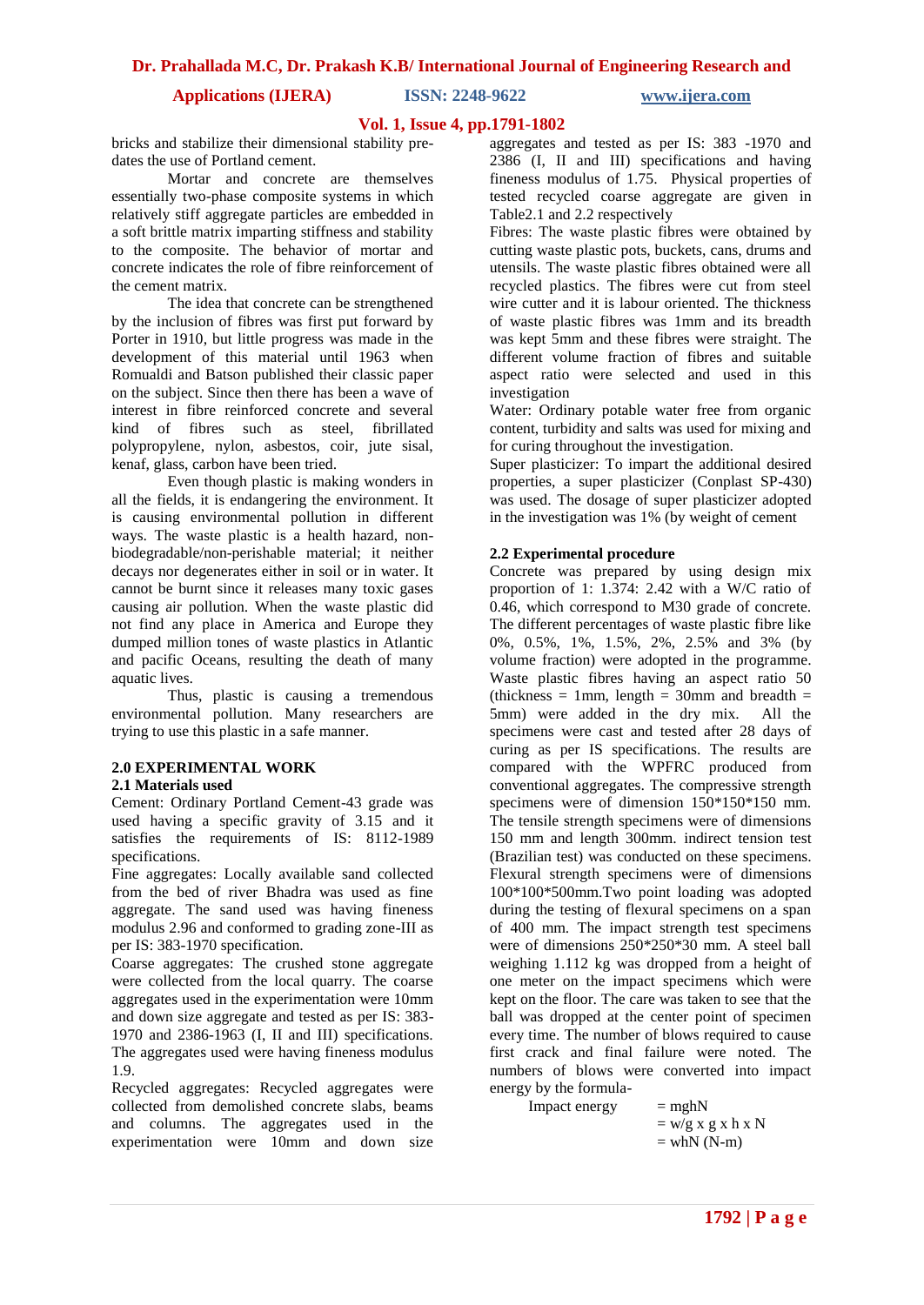## **Applications (IJERA) ISSN: 2248-9622 www.ijera.com**

#### **Vol. 1, Issue 4, pp.1791-1802**

Where,  $m =$  mass of the ball w = weight of the ball =  $1.112$  kg =  $11.12$  N g =Acceleration due to gravity

h =Height of the drop = $1m$ 

N =Average number of blows to cause the failure

|                  |          | $\frac{1}{2}$ and $\frac{1}{2}$ and $\frac{1}{2}$ and $\frac{1}{2}$ are $\frac{1}{2}$ and $\frac{1}{2}$ and $\frac{1}{2}$ and $\frac{1}{2}$ and $\frac{1}{2}$ and $\frac{1}{2}$ and $\frac{1}{2}$ and $\frac{1}{2}$ and $\frac{1}{2}$ and $\frac{1}{2}$ and $\frac{1}{2}$ and $\frac{1}{2}$ a |              |               |             |
|------------------|----------|-----------------------------------------------------------------------------------------------------------------------------------------------------------------------------------------------------------------------------------------------------------------------------------------------|--------------|---------------|-------------|
| IS               | Weight   | Cumulative                                                                                                                                                                                                                                                                                    | Cumulative % | Cumulative    | ISI         |
| sieve            | retained | weight retained                                                                                                                                                                                                                                                                               | weight       | $\frac{0}{0}$ | permissible |
| size             | in grams | in grams                                                                                                                                                                                                                                                                                      | retained     | passing       | limit       |
| $12.5$ mm        |          |                                                                                                                                                                                                                                                                                               |              | 100           | 100         |
| 10 <sub>mm</sub> | 310      | 310                                                                                                                                                                                                                                                                                           | 15.5         | 84.5          | 85-100      |
| 4.75mm           | 1170     | 1480                                                                                                                                                                                                                                                                                          | 74           |               | $0 - 20$    |
| $2.36$ mm        | 230      | 1710                                                                                                                                                                                                                                                                                          | 85.5         | 14.50         | $0 - 5$     |
| pan              | 290      | 2000                                                                                                                                                                                                                                                                                          |              |               |             |
| Total            | 2000     |                                                                                                                                                                                                                                                                                               | 175          |               |             |

#### Table 2.1: Sieve analysis of recycled coarse aggregate (IS: 383-1979)

Fineness modulus =  $175.00/100 = 1.75$ 

Table 2.2: Properties of tested recycled coarse aggregate (IS: 2383-1963)

| Properties             | Results |
|------------------------|---------|
| Moisture content (%)   | 5.2     |
| Water absorption (%)   | 7.2     |
| Specific gravity (SSD) | 2.52    |
| Impact value $(\%)$    | 32.3    |
| Crushing value (%)     | 34 3    |

3.0 Experimental results-The following tables give the details of the experimental results

3.1 Compressive strength test results: The following Tables 3.1 and 3.2 give the compressive strength test results of waste plastic fibre reinforced concrete produced from using recycled aggregates and conventional aggregates with different percentage addition of waste plastic fibres.

Table 3.1: Compressive strength test results of waste plastic fibre reinforced concrete produced from using recycled aggregates

| $\circ$<br>Percentage<br>addition<br>of<br>fibres | Specimen<br>identification | Weight<br>of<br>specimen<br>(N) | Density<br>$(kN/m^3)$ | Average<br>density<br>$(kN/m^3)$ | Failure<br>load<br>(kN) | Compressive<br>strength<br>(MPa) | Average<br>compressive<br>strength<br>(MPa) | Percentage<br>increase or<br>decrease of<br>compressive<br>strength<br>w. r. t |
|---------------------------------------------------|----------------------------|---------------------------------|-----------------------|----------------------------------|-------------------------|----------------------------------|---------------------------------------------|--------------------------------------------------------------------------------|
|                                                   |                            |                                 |                       |                                  |                         |                                  |                                             | reference mix                                                                  |
| $\Omega$                                          | A                          | 80                              | 23.7                  |                                  | 890                     | 39.55                            |                                             | ---                                                                            |
| (Ref mix)                                         | A                          | 81.5                            | 24.14                 | 23.67                            | 790                     | 35.11                            | 35.99                                       |                                                                                |
|                                                   | $\overline{A}$             | 78.2                            | 23.17                 |                                  | 750                     | 33.33                            |                                             |                                                                                |
|                                                   | $\overline{B}$             | 81.8                            | 24.23                 |                                  | 790                     | 35.11                            |                                             |                                                                                |
| 0.5                                               | B                          | 83.3                            | 24.68                 | 24.11                            | 840                     | 37.33                            | 36.44                                       | $+1$                                                                           |
|                                                   | $\bf{B}$                   | 79.1                            | 23.43                 |                                  | 830                     | 36.89                            |                                             |                                                                                |
|                                                   | $\overline{C}$             | 79.1                            | 23.43                 |                                  | 820                     | 36.44                            |                                             |                                                                                |
| $\mathbf 1$                                       | $\mathsf{C}$               | 79                              | 23.4                  | 23.59                            | 820                     | 36.44                            | 36.73                                       | $+2$                                                                           |
|                                                   | $\overline{C}$             | 80.8                            | 23.94                 |                                  | 840                     | 37.33                            |                                             |                                                                                |
|                                                   | D                          | 79.6                            | 23.58                 |                                  | 770                     | 34.22                            |                                             |                                                                                |
| 1.5                                               | D                          | 78.4                            | 23.23                 | 23.4                             | 740                     | 32.89                            | 33.63                                       | $-7$                                                                           |
|                                                   | D                          | 78.98                           | 23.4                  |                                  | 760                     | 33.78                            |                                             |                                                                                |
|                                                   | E                          | 76.3                            | 22.6                  |                                  | 690                     | 30.66                            |                                             |                                                                                |
| $\overline{2}$                                    | E                          | 79.4                            | 23.52                 | 23.23                            | 780                     | 34.66                            | 33.18                                       | - $8$                                                                          |
|                                                   | $\overline{E}$             | 79.5                            | 23.55                 |                                  | 770                     | 34.22                            |                                             |                                                                                |
|                                                   | $\overline{F}$             | 79.3                            | 23.49                 |                                  | 470                     | 20.88                            |                                             |                                                                                |
| 2.5                                               | $\overline{F}$             | 79.7                            | 23.61                 | 23.53                            | 560                     | 24.88                            | 22.95                                       | $-36$                                                                          |
|                                                   | $\overline{F}$             | 79.25                           | 23.48                 |                                  | 520                     | 23.11                            |                                             |                                                                                |
|                                                   | $\overline{G}$             | 78.4                            | 23.23                 |                                  | 520                     | 23.11                            |                                             |                                                                                |
| 3                                                 | $\mathbf G$                | 77.54                           | 22.97                 | 23.02                            | 490                     | 21.78                            | 22.52                                       | $-37$                                                                          |
|                                                   | G                          | 77.18                           | 22.86                 |                                  | 510                     | 22.67                            |                                             |                                                                                |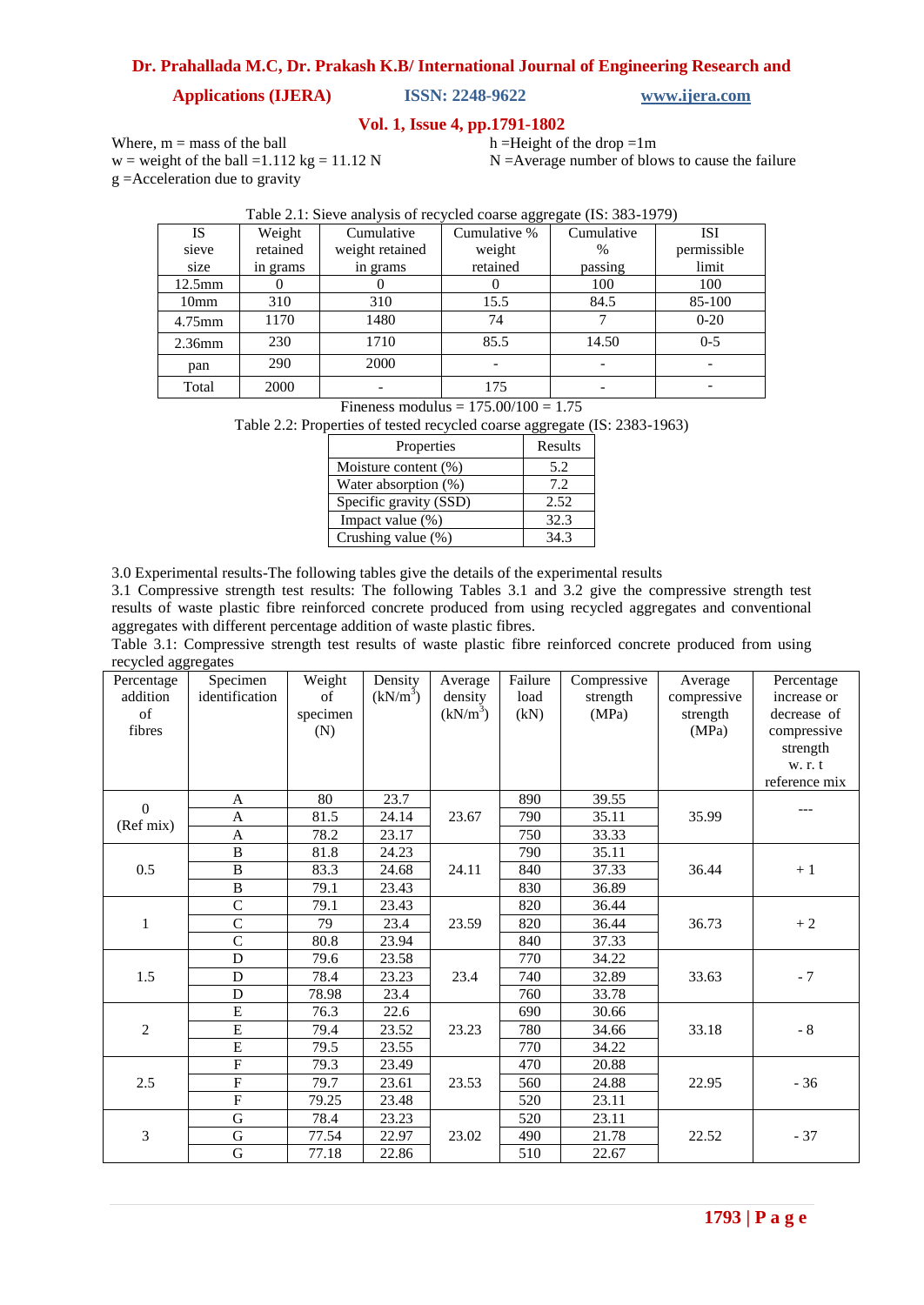**Applications (IJERA) ISSN: 2248-9622 www.ijera.com**

#### **Vol. 1, Issue 4, pp.1791-1802**

Table 3.2: Compressive strength test results of waste plastic fibre reinforced concrete produced from using conventional aggregates

| Percentage<br>addition<br>of<br>fibres | $\circ\circ$<br>Specimen<br>identification | Weight<br>of<br>specimen<br>(N) | Density<br>(kN/m <sup>3</sup> ) | Average<br>density<br>$(kN/m^3)$ | Failure<br>load<br>(kN) | Compressive<br>strength<br>(MPa) | Average<br>compressive<br>strength<br>(MPa) | Percentage<br>increase or<br>decrease of<br>compressive<br>strength<br>w. r. t<br>Reference mix |
|----------------------------------------|--------------------------------------------|---------------------------------|---------------------------------|----------------------------------|-------------------------|----------------------------------|---------------------------------------------|-------------------------------------------------------------------------------------------------|
| $\Omega$                               | A1                                         | 86                              | 25.48                           |                                  | 832                     | 36.97                            |                                             |                                                                                                 |
| (Ref mix)                              | A <sub>1</sub>                             | 86.5                            | 25.63                           | 25.74                            | 833                     | 37.03                            | 37                                          |                                                                                                 |
|                                        | A1                                         | 88.2                            | 26.13                           |                                  | 832.5                   | 37                               |                                             |                                                                                                 |
|                                        | B1                                         | 86.8                            | 25.72                           |                                  | 857                     | 38.08                            |                                             |                                                                                                 |
| 0.5                                    | B1                                         | 86.3                            | 25.57                           | 25.89                            | 858                     | 38.13                            | 38.08                                       | $+3$                                                                                            |
|                                        | B1                                         | 89.1                            | 26.4                            |                                  | 856                     | 38.04                            |                                             |                                                                                                 |
|                                        | C1                                         | 89.1                            | 26.4                            |                                  | 860                     | 38.23                            |                                             |                                                                                                 |
| $\mathbf{1}$                           | C1                                         | 89                              | 26.37                           | 25.57                            | 870                     | 38.67                            | 38.47                                       | $+4$                                                                                            |
|                                        | C1                                         | 80.8                            | 23.94                           |                                  | 866                     | 38.5                             |                                             |                                                                                                 |
|                                        | D <sub>1</sub>                             | 89.6                            | 26.55                           |                                  | 810                     | 36                               |                                             |                                                                                                 |
| 1.5                                    | D <sub>1</sub>                             | 88.4                            | 26.19                           | 26.37                            | 810                     | 36                               | 35.99                                       | $-3$                                                                                            |
|                                        | D1                                         | 88.98                           | 26.36                           |                                  | 809                     | 35.95                            |                                             |                                                                                                 |
|                                        | E1                                         | 81.3                            | 24.09                           |                                  | 778.5                   | 34.6                             |                                             |                                                                                                 |
| $\overline{2}$                         | E1                                         | 84.4                            | 25.01                           | 24.61                            | 765                     | 34                               | 34.2                                        | $-8$                                                                                            |
|                                        | E1                                         | 83.5                            | 24.74                           |                                  | 765                     | 34                               |                                             |                                                                                                 |
|                                        | F1                                         | 83.3                            | 24.68                           |                                  | 680                     | 30.22                            |                                             |                                                                                                 |
| 2.5                                    | F1                                         | 84.7                            | 25.1                            | 24.91                            | 675                     | 30                               | 30                                          | $-18$                                                                                           |
|                                        | F1                                         | 84.25                           | 24.96                           |                                  | 670                     | 29.78                            |                                             |                                                                                                 |
|                                        | G1                                         | 83.4                            | 24.71                           |                                  | 652                     | 29.98                            |                                             |                                                                                                 |
| $\mathfrak{Z}$                         | G1                                         | 82.54                           | 24.46                           | 24.5                             | 653                     | 29.02                            | 29.37                                       | $-20$                                                                                           |
|                                        | G1                                         | 82.18                           | 24.35                           |                                  | 655                     | 29.11                            |                                             |                                                                                                 |

The above results can be depicted in the form of graph as shown fig 3.1



Fig 3.1: Variation of compressive strength of waste plastic fibre reinforced concrete produced from using recycled and conventional aggregates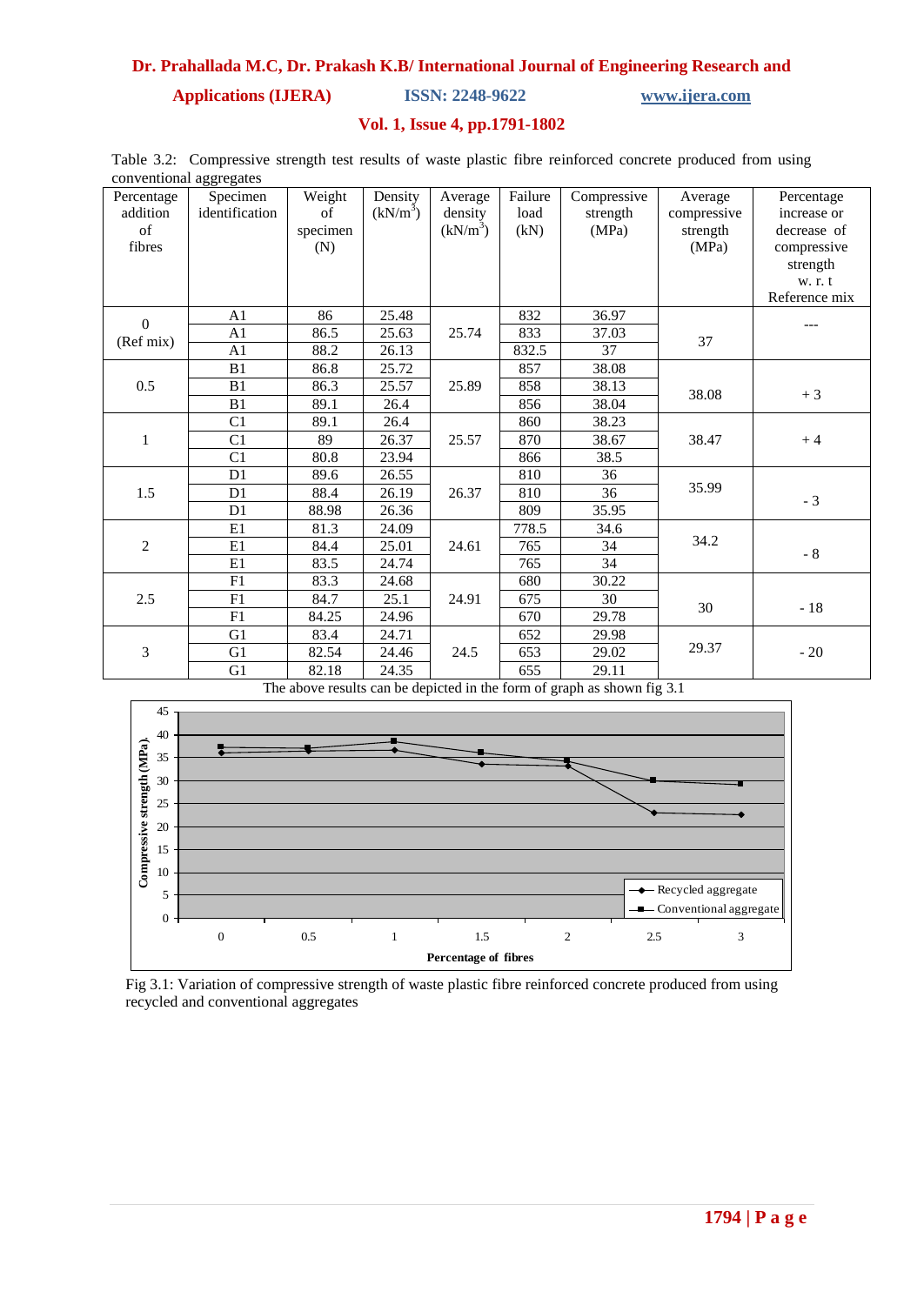## **Applications (IJERA) ISSN: 2248-9622 www.ijera.com**

#### **Vol. 1, Issue 4, pp.1791-1802**

3.2 Tensile strength test results: The following Tables 3.3 and 3.4 give the tensile strength test results of waste plastic fibre reinforced concrete produced from using recycled aggregates and conventional aggregates with different percentage addition of waste plastic fibres.

Table 3.3: Tensile strength test results of waste plastic fibre reinforced concrete produced from using recycled aggregates

| Percentage     | Specimen       | Failure | Tensile  | Average  | Percentage increase    |
|----------------|----------------|---------|----------|----------|------------------------|
| addition       | identification | load    | strength | tensile  | or decrease of tensile |
| of             |                | (kN)    | (MPa)    | strength | strength               |
| fibres         |                |         |          | (MPa)    | w. r. t reference mix  |
| s0             | A              | 230     | 3.25     |          |                        |
| (Ref mix)      | A              | 250     | 3.53     | 3.34     |                        |
|                | A              | 230     | 3.25     |          |                        |
|                | A              | 240     | 3.39     |          |                        |
| 0.5            | B              | 240     | 3.39     | 3.36     | $+1$                   |
|                | B              | 235     | 3.32     |          |                        |
|                | $\, {\bf B}$   | 270     | 3.81     |          |                        |
| $\mathbf{1}$   | $\mathbf C$    | 255     | 3.6      | 3.6      | $+8$                   |
|                | $\mathcal{C}$  | 240     | 3.39     |          |                        |
|                | $\mathsf{C}$   | 240     | 3.39     |          |                        |
| 1.5            | D              | 245     | 3.46     | 3.32     | $-1$                   |
|                | D              | 220     | 3.11     |          |                        |
|                | D              | 210     | 2.97     |          |                        |
| $\overline{c}$ | E              | 195     | 2.75     | 2.75     | $-18$                  |
|                | E              | 180     | 2.54     |          |                        |
|                | E              | 210     | 2.97     |          |                        |
| 2.5            | F              | 200     | 2.82     | 2.78     | $-17$                  |
|                | $\overline{F}$ | 180     | 2.54     |          |                        |
|                | $\overline{F}$ | 180     | 2.54     |          |                        |
| 3              | $\mathbf G$    | 200     | 2.82     | 2.66     | $-20$                  |
|                | ${\bf G}$      | 185     | 2.61     |          |                        |

|                         |  |  |  |  | Table 3.4: Tensile strength test results of waste plastic fibre reinforced concrete produced from using |  |  |
|-------------------------|--|--|--|--|---------------------------------------------------------------------------------------------------------|--|--|
| conventional aggregates |  |  |  |  |                                                                                                         |  |  |

| Percentage     | Specimen       | Failure | Tensile  | Average  | Percentage            |
|----------------|----------------|---------|----------|----------|-----------------------|
| addition       | identification | load    | strength | tensile  | increase or decrease  |
| of             |                | (kN)    | (MPa)    | strength | of tensile strength   |
| fibres         |                |         |          | (MPa)    | w. r. t reference mix |
| $\Omega$       | A <sub>1</sub> | 268     | 3.79     |          |                       |
| (Ref mix)      | A <sub>1</sub> | 270     | 3.82     | 3.8      |                       |
|                | A1             | 268     | 3.79     |          |                       |
|                | B1             | 273     | 3.86     |          |                       |
| 0.5            | B1             | 280     | 3.96     | 3.95     | $+4$                  |
|                | B1             | 285     | 4.04     |          |                       |
|                | C1             | 297     | 4.2      |          |                       |
| $\mathbf 1$    | C1             | 300     | 4.25     | 4.2      | $+11$                 |
|                | C <sub>1</sub> | 294     | 4.16     |          |                       |
|                | D1             | 270     | 3.82     |          |                       |
| 1.5            | D1             | 273     | 3.86     | 3.85     | $+1$                  |
|                | D1             | 274     | 3.88     |          |                       |
|                | E1             | 260     | 3.68     |          |                       |
| $\overline{c}$ | E1             | 266     | 3.76     | 3.7      | $-3$                  |
|                | E1             | 260     | 3.68     |          |                       |
|                | F1             | 212     | 3        |          |                       |
| 2.5            | F1             | 210     | 2.97     | 3        | $-21$                 |
|                | F1             | 214     | 3.03     |          |                       |
|                | G1             | 211     | 2.99     |          |                       |
| 3              | G <sub>1</sub> | 210     | 2.97     | 2.98     | $-22$                 |
|                | G1             | 212     | 3        |          |                       |

The above results can be depicted in the form of graph as shown fig 3.2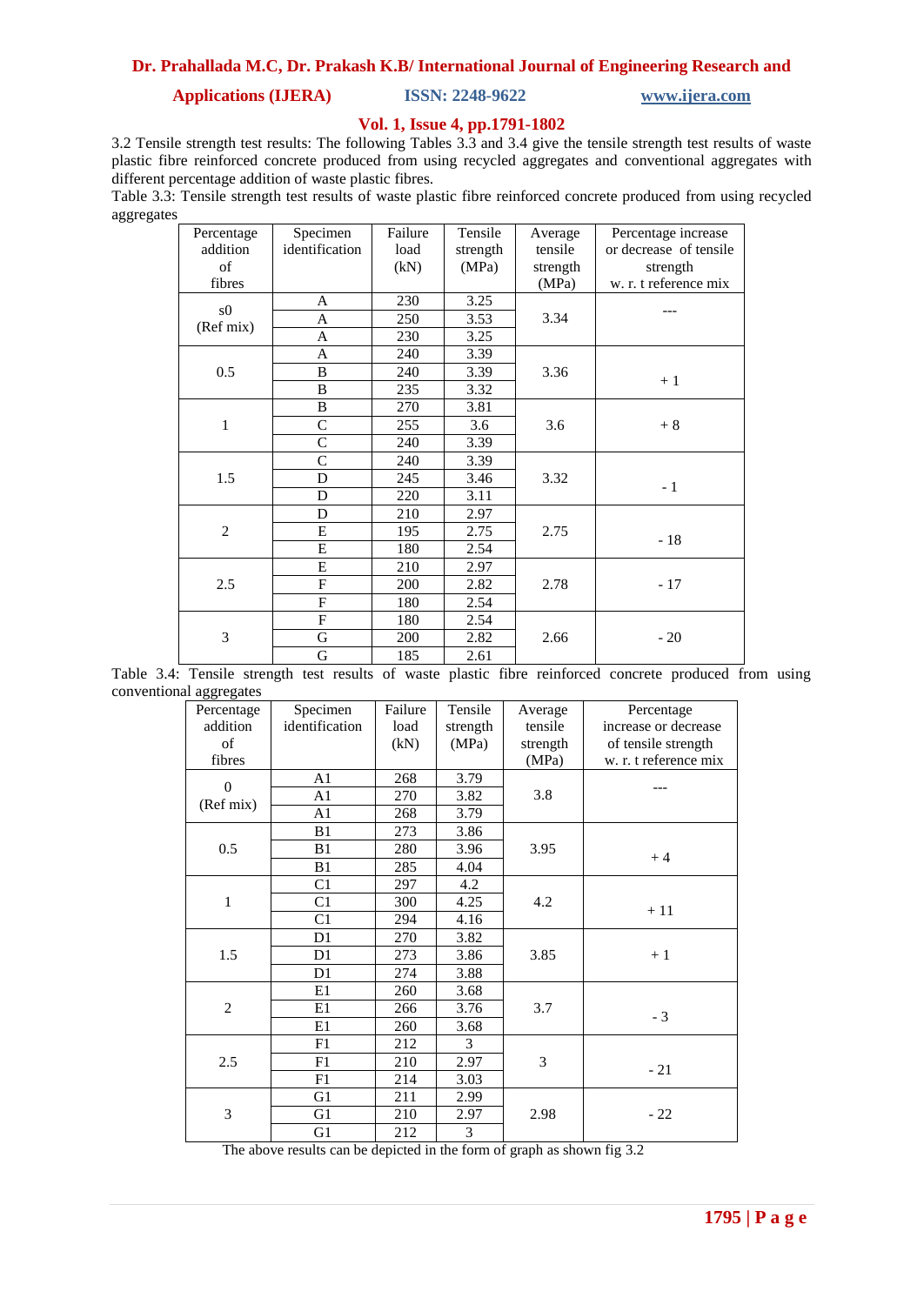**Applications (IJERA) ISSN: 2248-9622 www.ijera.com**

**Vol. 1, Issue 4, pp.1791-1802**



Fig 3.2: Variation of tensile strength of waste plastic fibre reinforced concrete produced from using recycled and conventional aggregates

3.3 Flexural strength test results: The following Tables 3.5 and 3.6 give the flexural strength test results of waste plastic fibre reinforced concrete produced from using recycled aggregates and conventional aggregates with different percentage addition of waste plastic fibres.

Table 3.5: Flexural strength test results of waste plastic fibre reinforced concrete produced from using recycled aggregates

| Percentage     | Specimen                | Failure | Flexural       | Average  | Percentage increase or decrease |
|----------------|-------------------------|---------|----------------|----------|---------------------------------|
| addition       | identification          | load    | strength       | flexural | of flexural strength            |
| of             |                         | (kN)    | (MPa)          | strength | w. r. t reference mix           |
| fibres         |                         |         |                | (MPa)    |                                 |
| $\overline{0}$ | A                       | 12.5    | 5              |          |                                 |
| (Ref mix)      | A                       | 12.8    | 5.12           | 5.06     |                                 |
|                | A                       | 12.6    | 5.04           |          |                                 |
|                | $\bf{B}$                | 13.9    | 5.56           |          |                                 |
| 0.5            | $\, {\bf B}$            | 14      | 5.6            | 5.6      | $+11$                           |
|                | $\bf{B}$                | 14.1    | 5.64           |          |                                 |
|                | $\mathsf{C}$            | 15.5    | 6.2            |          |                                 |
| $\mathbf{1}$   | $\mathcal{C}$           | 15.3    | 6.12           | 6.2      |                                 |
|                | $\mathcal{C}$           | 15.7    | 6.28           |          | $+23$                           |
|                | D                       | 11.9    | 4.76           |          |                                 |
| 1.5            | D                       | 11.8    | 4.72           | 4.73     | $-7$                            |
|                | D                       | 11.7    | 4.68           |          |                                 |
|                | E                       | 9.3     | 3.74           |          |                                 |
| $\overline{2}$ | ${\bf E}$               | 9.3     | 3.74           | 3.74     | $-26$                           |
|                | E                       | 9.4     | 3.76           |          |                                 |
|                | $\mathbf F$             | 8.2     | 3.28           |          |                                 |
| 2.5            | $\overline{\mathrm{F}}$ | 7.9     | 3.16           | 3.26     |                                 |
|                | $\mathbf F$             | 8.4     | 3.36           |          | $-36$                           |
|                | ${\bf G}$               | 7.3     | 2.92           |          |                                 |
| 3              | G                       | 7.0     | 2.8            | 2.9      | $-43$                           |
|                | A                       | 7.5     | $\mathfrak{Z}$ |          |                                 |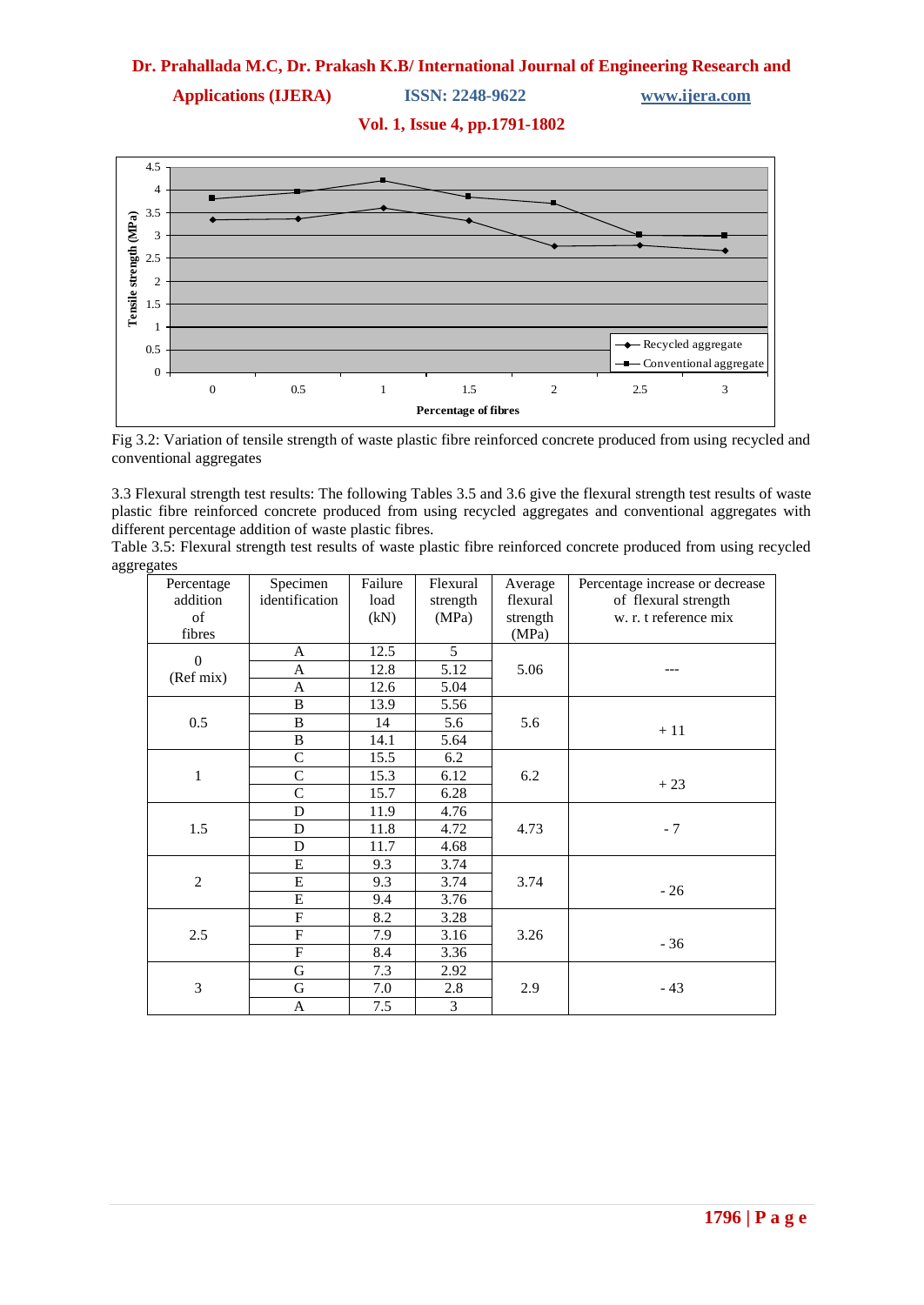**Applications (IJERA) ISSN: 2248-9622 www.ijera.com**

## **Vol. 1, Issue 4, pp.1791-1802**

|  |                         |  |  |  | Table 3.6: Flexural strength test results of waste plastic fibre reinforced concrete produced from using |  |  |
|--|-------------------------|--|--|--|----------------------------------------------------------------------------------------------------------|--|--|
|  | conventional aggregates |  |  |  |                                                                                                          |  |  |

| Percentage     | Specimen       | Failure | Flexural | Average           | Percentage increase or        |
|----------------|----------------|---------|----------|-------------------|-------------------------------|
| addition of    | identification | load    | strength | flexural strength | decrease of flexural strength |
| fibres         |                | (kN)    | (MPa)    | (MPa)             | w. r. t reference mix         |
| $\mathbf{0}$   | A1             | 15      | 6        |                   |                               |
| (Ref mix)      | A <sub>1</sub> | 16      | 6.4      | 6.2               |                               |
|                | A1             | 15.5    | 6.2      |                   |                               |
|                | B1             | 17      | 6.8      |                   |                               |
| 0.5            | B1             | 17.2    | 6.88     | 6.8               | $+10$                         |
|                | B1             | 16.8    | 6.72     |                   |                               |
|                | C1             | 18      | 7.2      |                   |                               |
| 1              | C <sub>1</sub> | 18.2    | 7.28     | 7.2               | $+16$                         |
|                | C1             | 17.8    | 7.12     |                   |                               |
|                | D <sub>1</sub> | 17.2    | 6.88     |                   |                               |
| 1.5            | D <sub>1</sub> | 17.1    | 6.84     | 6.88              | $+11$                         |
|                | D1             | 17.3    | 6.92     |                   |                               |
|                | E1             | 15.5    | 6.2      |                   |                               |
| $\overline{2}$ | E1             | 15.4    | 6.16     | 6.2               | $\boldsymbol{0}$              |
|                | E1             | 15.6    | 6.24     |                   |                               |
|                | F1             | 14.3    | 5.72     |                   |                               |
| 2.5            | F1             | 14.4    | 5.76     | 5.75              | $-7$                          |
|                | F1             | 14.4    | 5.76     |                   |                               |
|                | G1             | 12.5    | 5        |                   |                               |
| 3              | G <sub>1</sub> | 13      | 5.2      | 5.2               | $-16$                         |
|                | G <sub>1</sub> | 13.5    | 5.4      |                   |                               |

The above results can be depicted in the form of graph as shown fig 3.3



Fig 3.3: Variation of flexural strength of waste plastic fibre reinforced concrete produced from using recycled and conventional aggregates

3.4 Impact strength test results: The following Tables 3.7 and 3.8 give the impact strength test results of waste plastic fibre reinforced concrete produced from using recycled aggregates and conventional aggregates with different percentage addition of waste plastic fibres.

Table 3.7: Impact strength test results of waste plastic fibre reinforced concrete produced from using recycled aggregates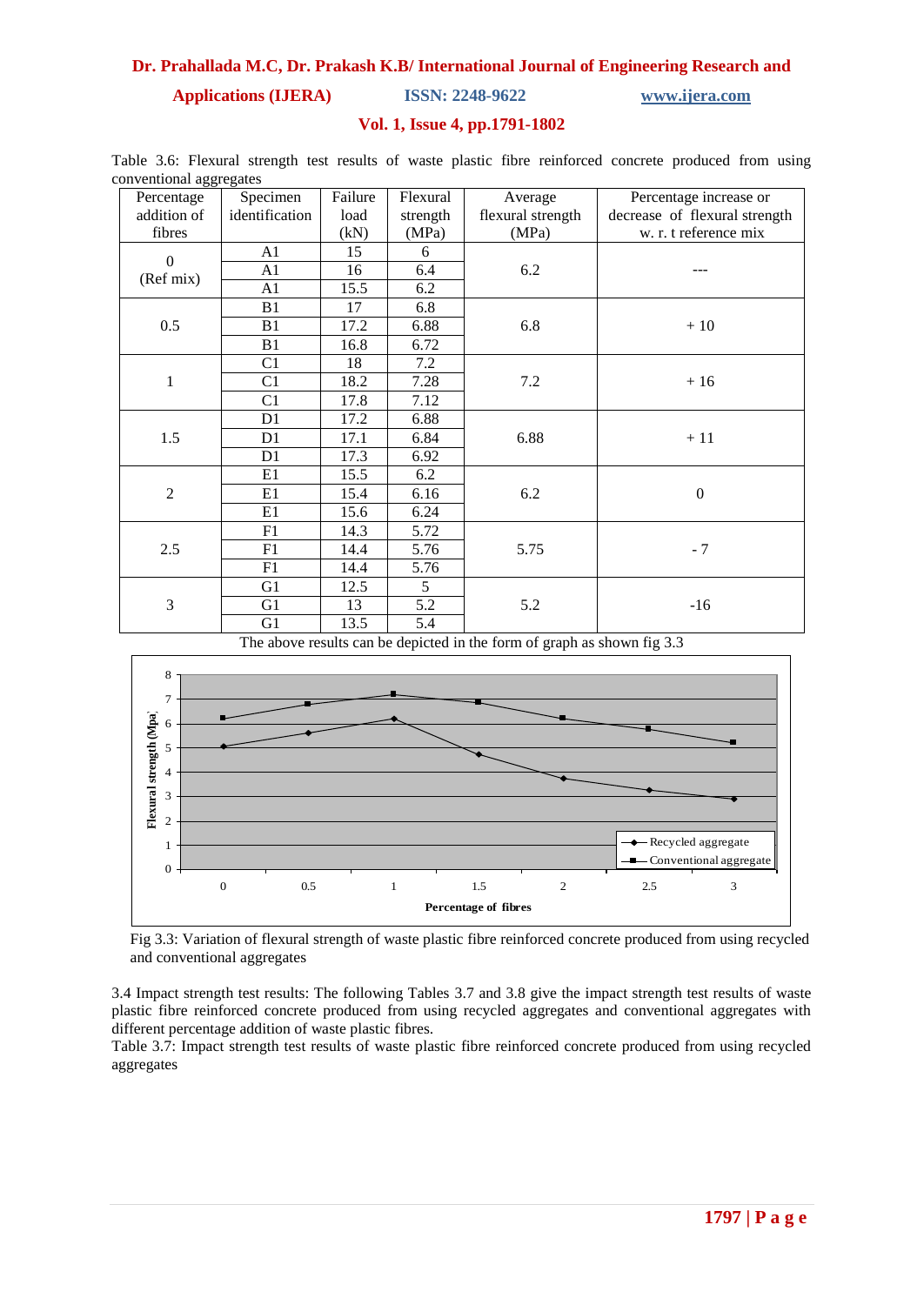## **Applications (IJERA) ISSN: 2248-9622 www.ijera.com**

|                | Vol. 1, Issue 4, pp.1791-1802 |                |                 |                |         |                |          |                        |         |  |  |  |  |
|----------------|-------------------------------|----------------|-----------------|----------------|---------|----------------|----------|------------------------|---------|--|--|--|--|
| Percentage     | Specimen                      |                | Number of       |                | Average |                | Impact   | Percentage increase or |         |  |  |  |  |
| addition of    | identification                |                | blows           | number of      |         | strength (N-m) |          | decrease of impact     |         |  |  |  |  |
| fibres         |                               | required to    |                 | blows required |         | required       |          | strength w. r. t       |         |  |  |  |  |
|                |                               |                | cause           | to cause       |         |                | to cause | reference mix          |         |  |  |  |  |
|                |                               | first          | final           | first          | final   | first          | final    | first                  | final   |  |  |  |  |
|                |                               | crack          | failure         | crack          | failure | crack          | failure  | crack                  | failure |  |  |  |  |
| $\Omega$       | A                             | 3              | 6               |                |         |                |          |                        |         |  |  |  |  |
| (Ref mix)      | $\overline{A}$                | 3              | 7               | 3.34           | 6.34    | 40.61          | 77.09    | ---                    |         |  |  |  |  |
|                | $\mathbf{A}$                  | 4              | 6               |                |         |                |          |                        |         |  |  |  |  |
|                | B                             | 5              | 9               |                |         |                |          |                        |         |  |  |  |  |
| 0.5            | $\bf{B}$                      | 4              | 8               | 4.34           | 9.34    | 52.77          | 113.57   | $+30$                  | $+47$   |  |  |  |  |
|                | B                             | 4              | 11              |                |         |                |          |                        |         |  |  |  |  |
|                | $\overline{C}$                | 6              | 16              |                |         |                |          |                        |         |  |  |  |  |
| 1              | $\overline{C}$                | 7              | 16              | 6              | 15.34   | 73.96          | 186.53   | $+80$                  | $+142$  |  |  |  |  |
|                | $\overline{C}$                | 5              | 14              |                |         |                |          |                        |         |  |  |  |  |
|                | D                             | 4              | 14              |                |         |                |          |                        |         |  |  |  |  |
| 1.5            | D                             | 5              | 15              | 4.34           | 15      | 52.77          | 182.4    | $+30$                  | $+137$  |  |  |  |  |
|                | D                             | $\overline{4}$ | 16              |                |         |                |          |                        |         |  |  |  |  |
|                | E                             | 4              | 15              |                |         |                |          |                        |         |  |  |  |  |
| $\overline{2}$ | E                             | 4              | 15              | 4.34           | 14.66   | 52.77          | 178.26   | $+30$                  | $+131$  |  |  |  |  |
|                | $\overline{E}$                | 5              | 14              |                |         |                |          |                        |         |  |  |  |  |
|                | $\mathbf{F}$                  | 5              | 14              |                |         |                |          |                        |         |  |  |  |  |
| 2.5            | $\overline{F}$                | 3              | 16              | $\overline{4}$ | 14      | 48.64          | 170.24   | $+20$                  | $+121$  |  |  |  |  |
|                | $\overline{F}$                | $\overline{4}$ | $\overline{12}$ |                |         |                |          |                        |         |  |  |  |  |
|                | G                             | 4              | 8               |                |         |                |          |                        |         |  |  |  |  |
| $\overline{3}$ | $\overline{G}$                | 3              | 9               | 3.34           | 10      | 40.61          | 121.6    | $\overline{0}$         | $+58$   |  |  |  |  |
|                | G                             | 3              | 13              |                |         |                |          |                        |         |  |  |  |  |

Table 3.8: Impact strength test results of waste plastic fibre reinforced concrete produced from using conventional aggregates

| onventional aggregates<br>Percentage | Specimen       | Number of |             |                | Average        |       | Impact         | Percentage              |                       |  |
|--------------------------------------|----------------|-----------|-------------|----------------|----------------|-------|----------------|-------------------------|-----------------------|--|
| addition of                          | identification | blows     |             |                | number of      |       | strength (N-m) | increase or decrease of |                       |  |
| fibres                               |                |           | required to |                | blows required |       | required       | impact strength         |                       |  |
|                                      |                | cause     |             | to cause       |                |       | to cause       |                         | w. r. t reference mix |  |
|                                      |                | first     | final       | first          | final          | first | final          | first                   | final                 |  |
|                                      |                | crack     | failure     | crack          | failure        | crack | failure        | crack                   | failure               |  |
| $\boldsymbol{0}$                     | A <sub>1</sub> | 3         | 7           |                |                |       |                |                         |                       |  |
| (Ref mix)                            | A <sub>1</sub> | 4         | 7           | $\overline{4}$ | 7.34           | 48.64 | 89.25          |                         |                       |  |
|                                      | A <sub>1</sub> | 5         | 8           |                |                |       |                |                         |                       |  |
|                                      | B1             | 6         | 17          |                |                |       |                |                         |                       |  |
| 0.5                                  | B <sub>1</sub> | 7         | 18          | 6.34           | 17             | 77.09 | 206.72         | $+59$                   | $+132$                |  |
|                                      | B1             | 6         | 16          |                |                |       |                |                         |                       |  |
|                                      | C1             | 7         | 17          |                |                |       |                |                         |                       |  |
| 1                                    | C <sub>1</sub> | 6         | 18          | 7              | 18             | 85.12 | 218.88         | $+75$                   | $+145$                |  |
|                                      | C <sub>1</sub> | 8         | 19          |                |                |       |                |                         |                       |  |
|                                      | D <sub>1</sub> | 6         | 17          |                |                |       |                |                         |                       |  |
| 1.5                                  | D <sub>1</sub> | 7         | 18          | 6.34           | 17.34          | 77.09 | 210.85         | $+59$                   | $+136$                |  |
|                                      | D <sub>1</sub> | 6         | 17          |                |                |       |                |                         |                       |  |
|                                      | E1             | 5         | 17          |                |                |       |                |                         |                       |  |
| $\overline{c}$                       | E1             | 7         | 18          | 5.67           | 17             | 68.94 | 206.72         | $+42$                   | $+132$                |  |
|                                      | E1             | 6         | 16          |                |                |       |                |                         |                       |  |
|                                      | F1             | 5         | 16          |                |                |       |                |                         |                       |  |
| 2.5                                  | F1             | 6         | 17          | 5.34           | 16.34          | 64.93 | 198.69         | $+34$                   | $+123$                |  |
|                                      | F1             | 5         | 16          |                |                |       |                |                         |                       |  |
|                                      | G1             | 5         | 15          |                |                |       |                |                         |                       |  |
| 3                                    | G1             | 5         | 15          | 4.67           | 14.34          | 56.78 | 174.37         | $+17$                   | $+95$                 |  |
|                                      | G1             | 4         | 14          |                |                |       |                |                         |                       |  |

The above results can be depicted in the form of graph as shown fig 3.4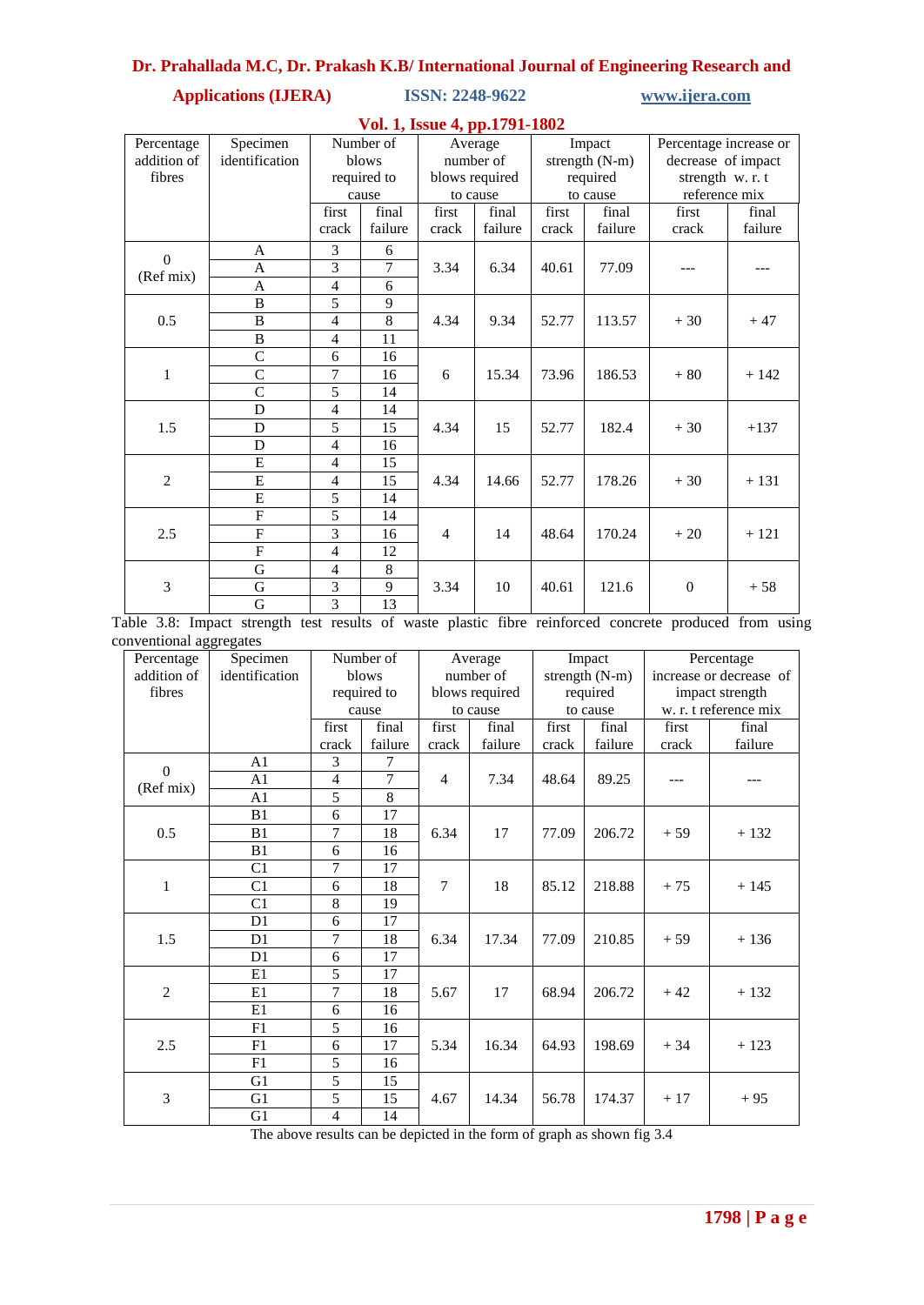**Applications (IJERA) ISSN: 2248-9622 www.ijera.com**



Fig 3.4: Variation of impact strength of waste plastic fibre reinforced concrete produced from using recycled and conventional aggregates

3.5 Workability test results: The following Table 3.9 give the overall results of workability of waste plastic fibre reinforced concrete produced from using recycled aggregates and conventional aggregates with different percentage addition of waste plastic fibres.

| Percentage            | Using recycled aggregates |                      |                    | Using conventional aggregates |                      |                    |
|-----------------------|---------------------------|----------------------|--------------------|-------------------------------|----------------------|--------------------|
| addition<br>of fibers | Slump<br>(mm)             | Compaction<br>factor | Percentage<br>flow | Slump<br>(mm)                 | Compaction<br>factor | Percentage<br>flow |
| $0$ (Ref.             |                           | 0.91                 | 31.2               |                               | 0.94                 | 38.8               |
| mix)                  |                           |                      |                    |                               |                      |                    |
| 0.5                   | 0                         | 0.94                 | 33.6               | 0                             | 0.96                 | 40.9               |
|                       |                           | 0.98                 | 59.5               |                               | 0.99                 | 60                 |
| 1.5                   |                           | 0.90                 | 59.2               |                               | 0.95                 | 59.2               |
| 2                     |                           | 0.90                 | 47.6               |                               | 0.94                 | 52                 |
| 2.5                   |                           | 0.94                 | 43.2               | $\theta$                      | 0.94                 | 49.2               |
| 3                     |                           | 0.90                 | 40                 |                               | 0.93                 | 45.6               |

Table 3.9: Workability test results of waste plastic fibre reinforced concrete

The above results can be depicted in the form of graph as shown fig 3.5 to 3.7



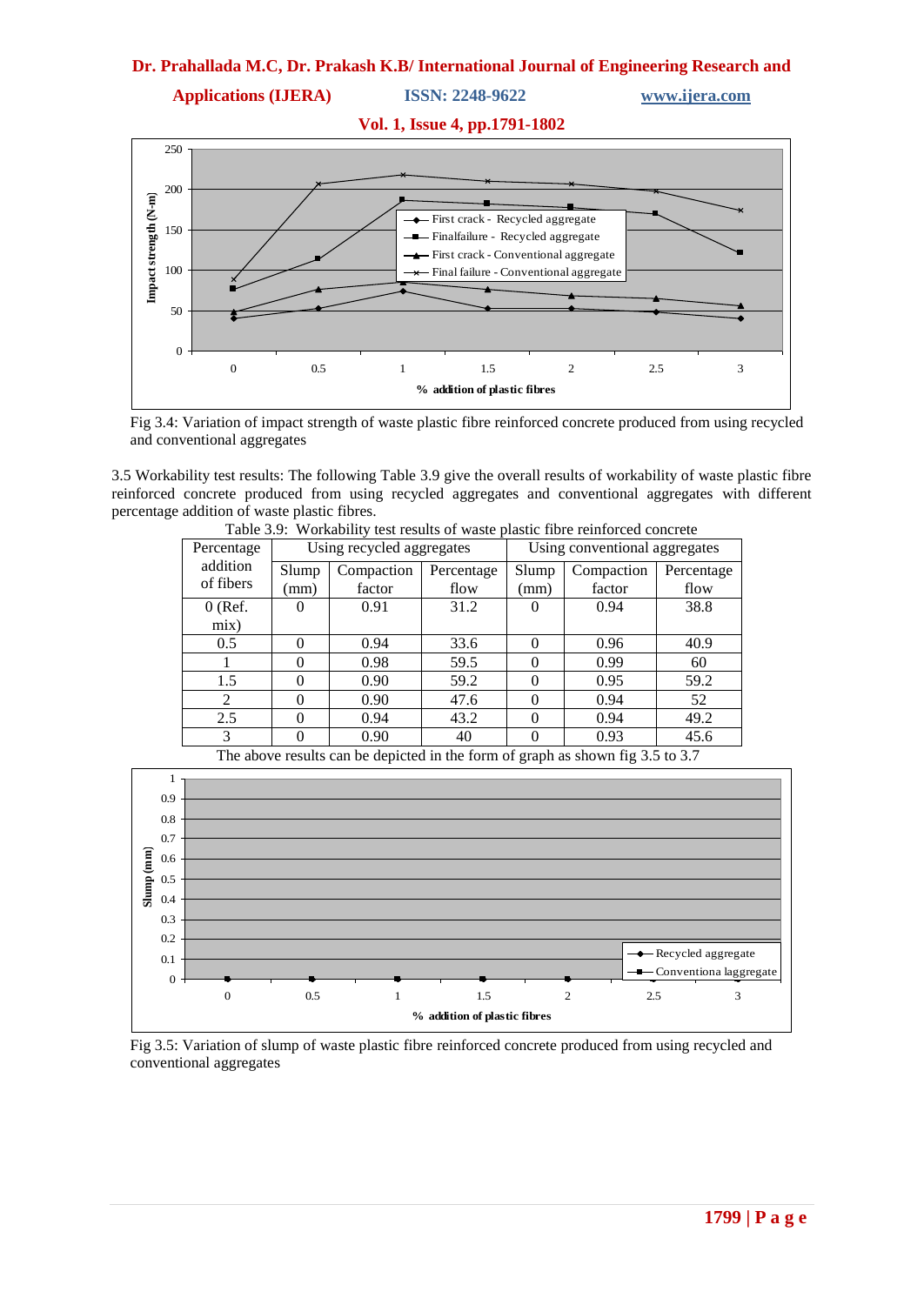



Fig 3.6: Variation of compaction factor of waste plastic fibre reinforced concrete produced from using recycled and conventional aggregates



Fig 3.7: Variation of percentage flow of waste plastic fibre reinforced concrete produced from using recycled and conventional aggregates

#### **4.0 OBSERVATIONS AND DISCUSSIONS**

Based on the experimental results the following observation were made

1. It has been observed that the compressive strength of waste plastic fibre reinforced concrete using recycled aggregates goes on increasing until 1% addition of waste plastic fibres. After 1%, the compressive strength starts decreasing i.e. the maximum compressive strength of waste plastic fibre reinforced concrete can be obtained with 1% addition of waste plastic fibre. This is true for waste plastic fibre reinforced concrete produced from conventional aggregates also. Therefore, the higher compressive strength can be achieved with 1% addition of fibres and the percentage increase in the compressive strength is 2% and 4% respectively for waste plastic fibre reinforced concrete produced with recycled aggregates and conventional aggregates.

It has been observed that the tensile strength of waste plastic fibre reinforced concrete using recycled aggregates goes on increasing until 1% addition of waste plastic fibres. After 1%, the tensile strength starts decreasing i.e. the maximum tensile strength of waste plastic fibre reinforced concrete can be obtained with 1% addition of waste plastic fibre. This is true for waste plastic fibre reinforced concrete produced from conventional aggregates also. Therefore, the higher tensile strength can be achieved with 1% addition of fibres and the percentage increase in the tensile strength is 8% and 11% respectively for waste plastic fibre reinforced concrete produced with recycled aggregates and conventional aggregates.

It has been observed that the flexural strength of waste plastic fibre reinforced concrete using recycled aggregates goes on increasing until 1% addition of waste plastic fibres. After 1%, the flexural strength starts decreasing i.e. the maximum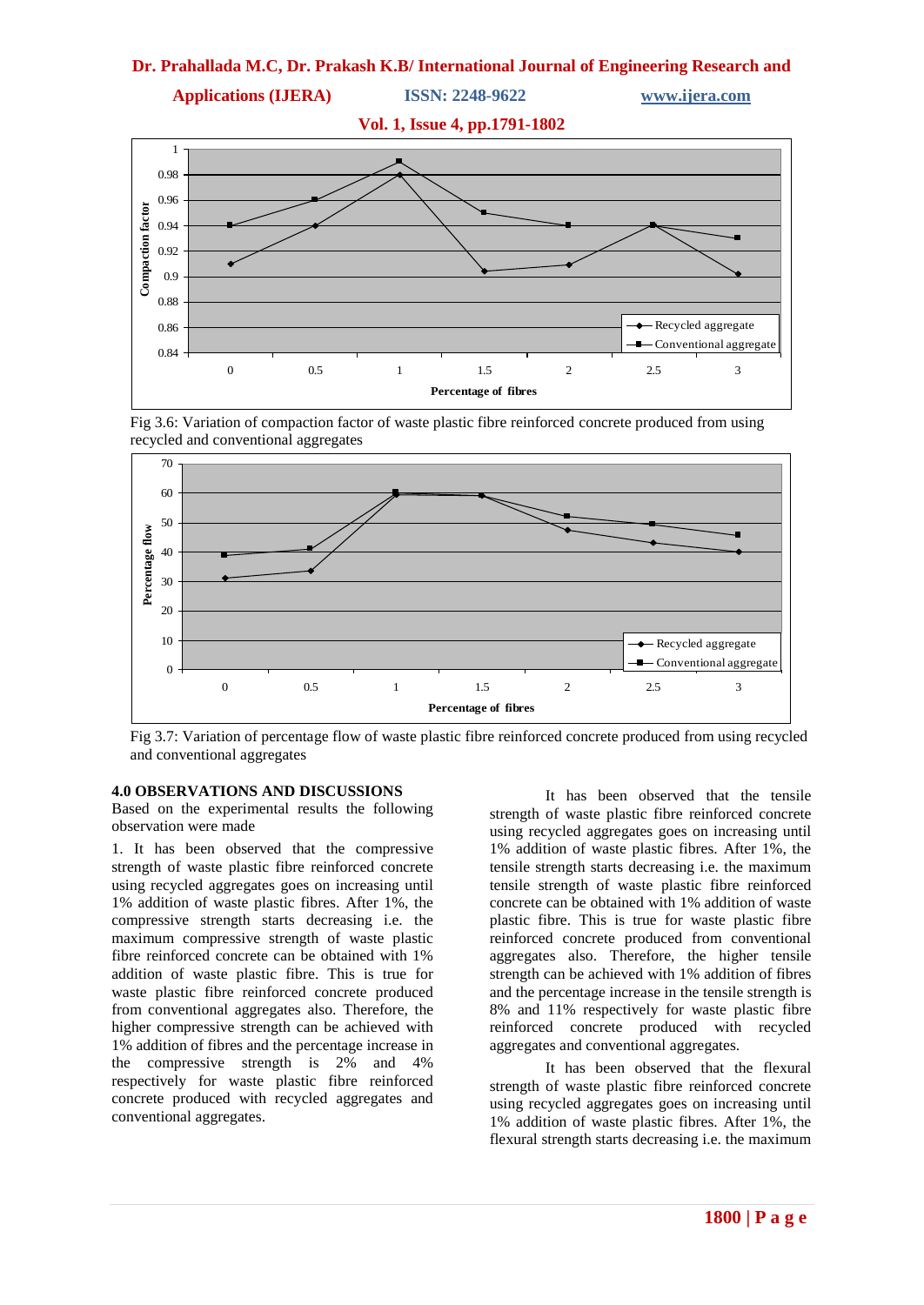**Applications (IJERA) ISSN: 2248-9622 www.ijera.com**

#### **Vol. 1, Issue 4, pp.1791-1802**

flexural strength of waste plastic fibre reinforced concrete can be obtained with 1% addition of waste plastic fibre. This is true for waste plastic fibre reinforced concrete produced from conventional aggregates also. Therefore, the higher flexural strength can be achieved with 1% addition of fibres and the percentage increase in the flexural strength is 23% and 16% respectively for waste plastic fibre reinforced concrete produced with recycled aggregates and conventional aggregates.

It has been observed that the impact strength of waste plastic fibre reinforced concrete using recycled aggregates goes on increasing until 1% addition of waste plastic fibres. After 1%, the impact strength starts decreasing i.e. the maximum impact strength of waste plastic fibre reinforced concrete can be obtained with 1% addition of waste plastic fibre. This is true for waste plastic fibre reinforced concrete produced from conventional aggregates also. Therefore, the higher impact strength can be achieved with 1% addition of fibres and the percentage increase in the impact strength for first crack are 80% and 75% and final failure are 142% and 145% respectively for waste plastic fibre reinforced concrete produced with recycled aggregates and conventional aggregates.

This may be due to the addition of waste plastic fibres may fit in and interlock the aggregates thereby increasing the strength characteristics.

 Thus, it can be concluded that the higher strength characteristics of waste plastic fibre reinforced concrete using recycled aggregates and conventional aggregates can be obtained with 1% addition of fibres in it.

2. It has been observed that the compressive strength, tensile strength, flexural strength, and impact strength of waste plastic fibre reinforced concrete produced from conventional aggregates is higher than waste plastic fibre reinforced concrete produced from recycled aggregates. This is true for all percentage addition of waste plastic fibres.

The strength reduction of waste plastic fibre reinforced concrete with recycled aggregates may be due to the fact that the recycled aggregates show less mechanical strength properties than the conventional aggregates. This may be also due to the fact that recycled aggregates may develop microcracks inside their body when they were previously loaded. Attached mortar to recycled aggregates may also contribute in bringing down the strength properties.

Thus it can be concluded that the strength properties of waste plastic fibre reinforced concrete produced from recycled aggregates are slightly lower than waste plastic fibre reinforced concrete

produced from conventional aggregates.

3. It has been observed that the workability of waste plastic fibre reinforced concrete using recycled aggregates as measured from slump, compaction factor and percentage flow is maximum when 1% fibres are used. Addition of more than 1% of waste plastic fibres will decrease the workability. This is true for waste plastic fibre reinforced concrete produced from conventional aggregates also. Therefore, the maximum workability is achieved with the addition of 1% waste plastic fibres.

This may be due to the fact that addition of more than 1% waste plastic fibres may obstruct the flow of concrete creating many interlocks with aggregates.

Thus it can be concluded that 1% addition of waste plastic fibres will yield good workability. 4. It has been observed that the workability of waste plastic fibre reinforced concrete using conventional aggregates as measured from slump, compaction factor and percentage flow is more as compared to waste plastic fibre reinforced concrete using recycled aggregates. This is true for all percentage addition of waste plastic fibres.

This is may due to the fact that the adhered cement particles to the recycled aggregates absorb more water from the system and reduce the flowing nature of concrete. One more reason may be that the adhered cement particles to the recycled aggregates make the surface of aggregate rough thereby reducing the flowing nature of concrete.

Thus it can be concluded that the workability of waste plastic fibre reinforced concrete using conventional aggregates is higher than that of recycled aggregates.

#### **5.0 CONCLUSIONS**

1. It can be concluded that higher strength and workability characteristics of waste plastic fibre reinforced concrete using recycled aggregates and conventional aggregates can be obtained with 1% addition of fibres into it.

2. It can be concluded that the strength properties of waste plastic fibre reinforced concrete produced from recycled aggregates are slightly lower than waste plastic fibre reinforced concrete produced from conventional aggregates.

3. It can be concluded that the workability of waste plastic fibre reinforced concrete produced from recycled aggregates is less than that of conventional aggregates.